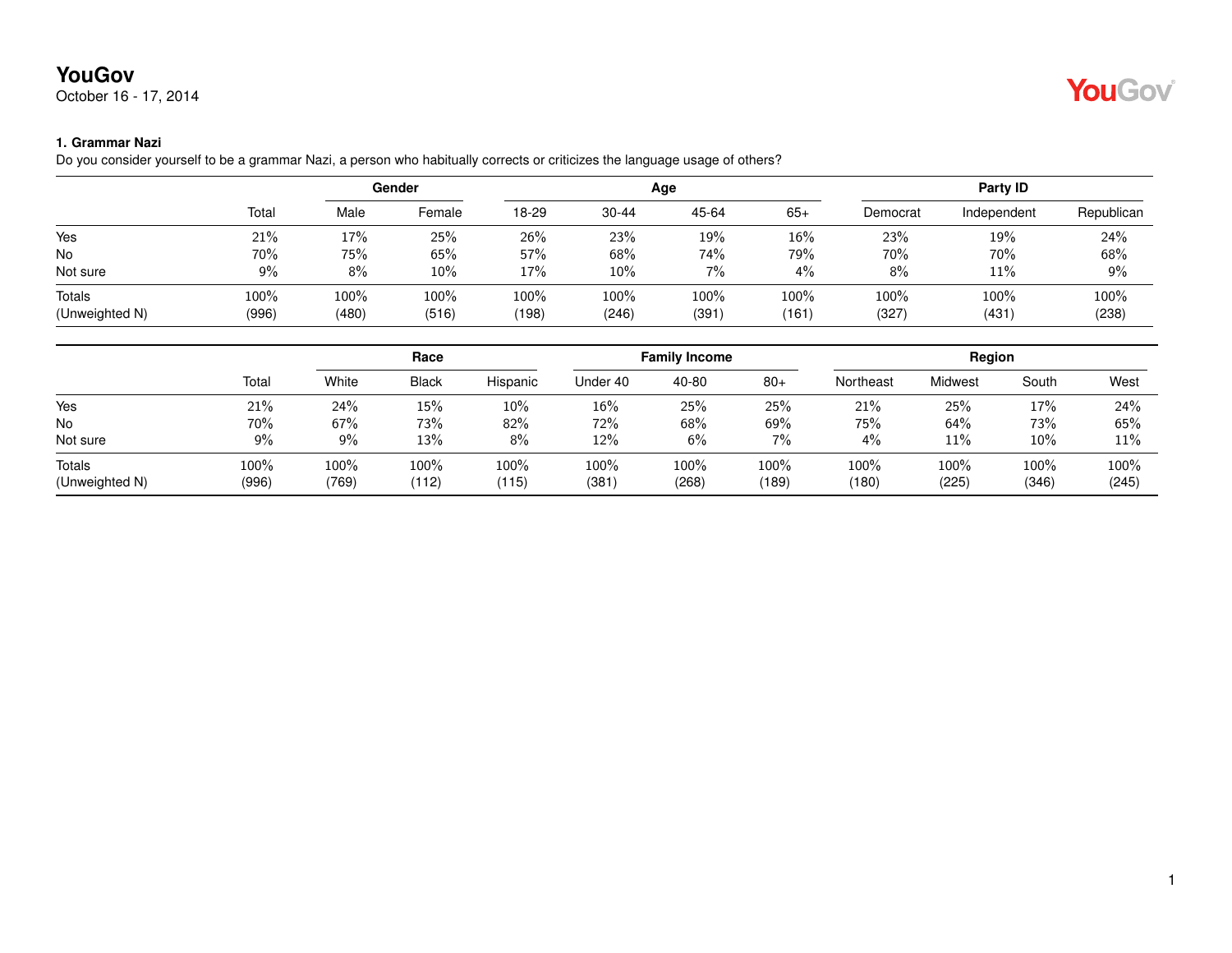October 16 - 17, 2014

### **2. Grammar - its/it's**

|                        |       | Gender |        |       |           | Age   | Party ID |          |             |            |
|------------------------|-------|--------|--------|-------|-----------|-------|----------|----------|-------------|------------|
|                        | Total | Male   | Female | 18-29 | $30 - 44$ | 45-64 | $65+$    | Democrat | Independent | Republican |
| My oak tree loses it's |       |        |        |       |           |       |          |          |             |            |
| leaves in autumn.      | 31%   | 35%    | 28%    | 21%   | 35%       | 32%   | 36%      | 31%      | 32%         | 31%        |
| My oak tree loses its  |       |        |        |       |           |       |          |          |             |            |
| leaves in autumn.      | 61%   | 55%    | 67%    | 70%   | 58%       | 61%   | 56%      | 62%      | 61%         | 61%        |
| Don't know             | 7%    | 10%    | 5%     | $9\%$ | $7\%$     | 7%    | 8%       | 6%       | 8%          | 8%         |
| <b>Totals</b>          | 100%  | 100%   | 100%   | 100%  | 100%      | 100%  | 100%     | 100%     | 100%        | 100%       |
| (Unweighted N)         | (996) | (480)  | (516)  | (198) | (245)     | (391) | (162)    | (329)    | (430)       | (237)      |

|                        |       | Race  |              | <b>Family Income</b> |          |         | Region |           |         |       |       |
|------------------------|-------|-------|--------------|----------------------|----------|---------|--------|-----------|---------|-------|-------|
|                        | Total | White | <b>Black</b> | Hispanic             | Under 40 | 40-80   | $80+$  | Northeast | Midwest | South | West  |
| My oak tree loses it's |       |       |              |                      |          |         |        |           |         |       |       |
| leaves in autumn.      | 31%   | 29%   | 44%          | 33%                  | 40%      | 31%     | 21%    | 29%       | 29%     | 34%   | 32%   |
| My oak tree loses its  |       |       |              |                      |          |         |        |           |         |       |       |
| leaves in autumn.      | 61%   | 64%   | 46%          | 58%                  | 49%      | 66%     | 76%    | 64%       | 63%     | 60%   | 60%   |
| Don't know             | 7%    | 7%    | $10\%$       | $9\%$                | 11%      | $3\%$   | $4\%$  | 8%        | 8%      | $7\%$ | 8%    |
| Totals                 | 100%  | 100%  | 100%         | 100%                 | 100%     | $100\%$ | 100%   | 100%      | 100%    | 100%  | 100%  |
| (Unweighted N)         | (996) | (768) | (113)        | (115)                | (381)    | (268)   | (189)  | (179)     | (224)   | (348) | (245) |

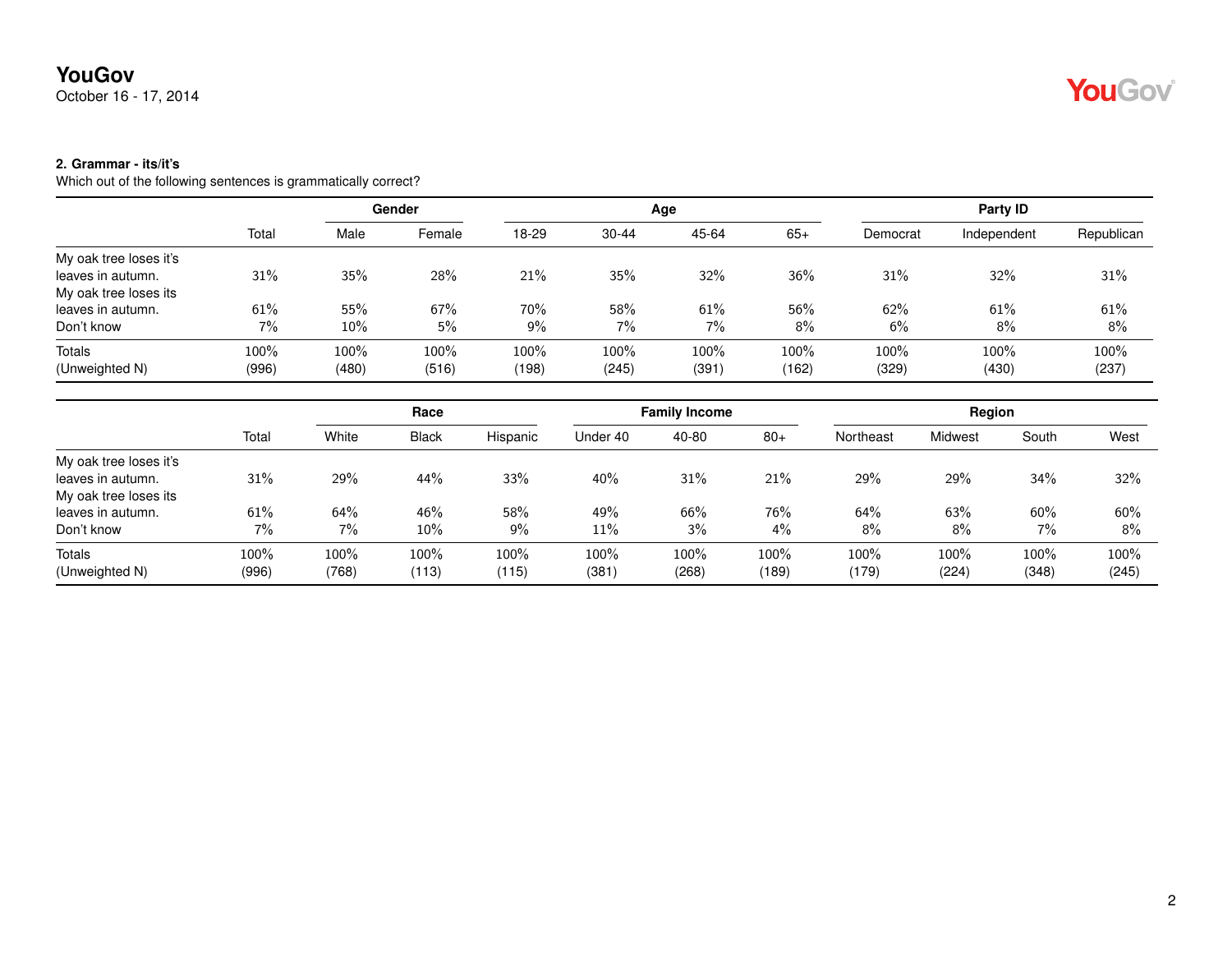October 16 - 17, 2014

#### **3. Grammar - they're/their/there**

|                         |       |       | Gender |       |       | Age   |       |          | <b>Party ID</b> |            |
|-------------------------|-------|-------|--------|-------|-------|-------|-------|----------|-----------------|------------|
|                         | Total | Male  | Female | 18-29 | 30-44 | 45-64 | $65+$ | Democrat | Independent     | Republican |
| The dogs are happily    |       |       |        |       |       |       |       |          |                 |            |
| chewing on they're      |       |       |        |       |       |       |       |          |                 |            |
| bones.                  | 4%    | 3%    | 4%     | 3%    | 4%    | 4%    | $2\%$ | 6%       | 4%              | $1\%$      |
| The dogs are happily    |       |       |        |       |       |       |       |          |                 |            |
| chewing on their bones. | 89%   | 86%   | 91%    | 84%   | 93%   | 87%   | 92%   | 88%      | 89%             | 89%        |
| The dogs are happily    |       |       |        |       |       |       |       |          |                 |            |
| chewing on there        |       |       |        |       |       |       |       |          |                 |            |
| bones.                  | 4%    | 7%    | $2\%$  | 5%    | $2\%$ | 5%    | 6%    | 4%       | 3%              | 8%         |
| Don't know              | 3%    | 4%    | 3%     | 8%    | 1%    | 4%    | $0\%$ | 2%       | 4%              | 3%         |
| Totals                  | 100%  | 100%  | 100%   | 100%  | 100%  | 100%  | 100%  | 100%     | 100%            | 100%       |
| (Unweighted N)          | (998) | (479) | (519)  | (198) | (246) | (392) | (162) | (329)    | (431)           | (238)      |

|                                            |       |       | Race         |          |          | <b>Family Income</b> |       |           | Region  |       |       |
|--------------------------------------------|-------|-------|--------------|----------|----------|----------------------|-------|-----------|---------|-------|-------|
|                                            | Total | White | <b>Black</b> | Hispanic | Under 40 | 40-80                | $80+$ | Northeast | Midwest | South | West  |
| The dogs are happily<br>chewing on they're |       |       |              |          |          |                      |       |           |         |       |       |
| bones.                                     | 4%    | 3%    | 3%           | 8%       | 5%       | 4%                   | $0\%$ | 3%        | 5%      | $2\%$ | $4\%$ |
| The dogs are happily                       |       |       |              |          |          |                      |       |           |         |       |       |
| chewing on their bones.                    | 89%   | 90%   | 85%          | 82%      | 83%      | 92%                  | 97%   | 87%       | 88%     | 89%   | 89%   |
| The dogs are happily                       |       |       |              |          |          |                      |       |           |         |       |       |
| chewing on there                           |       |       |              |          |          |                      |       |           |         |       |       |
| bones.                                     | 4%    | 3%    | 6%           | 9%       | 6%       | 2%                   | $1\%$ | 6%        | $4\%$   | $4\%$ | $4\%$ |
| Don't know                                 | 3%    | 4%    | 6%           | -        | 5%       | 1%                   | $1\%$ | 4%        | 3%      | 4%    | $2\%$ |
| Totals                                     | 100%  | 100%  | 100%         | 100%     | 100%     | 100%                 | 100%  | 100%      | 100%    | 100%  | 100%  |
| (Unweighted N)                             | (998) | (770) | (113)        | (115)    | (382)    | (269)                | (190) | (180)     | (224)   | (349) | (245) |

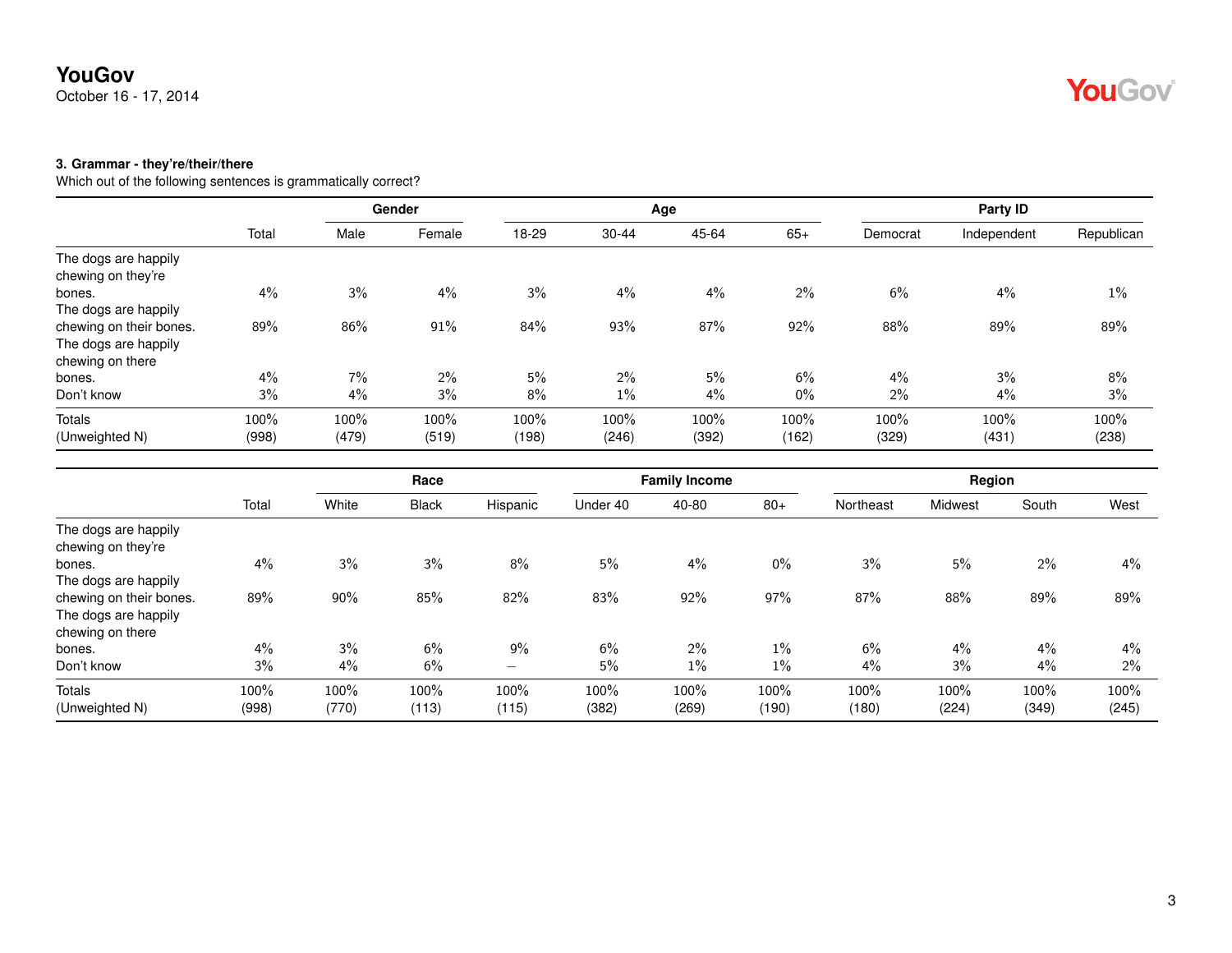October 16 - 17, 2014

#### **4. Grammar - you're/your**

|                          |        | Gender |        |       |           | Age   | Party ID |          |             |            |
|--------------------------|--------|--------|--------|-------|-----------|-------|----------|----------|-------------|------------|
|                          | Total  | Male   | Female | 18-29 | $30 - 44$ | 45-64 | $65+$    | Democrat | Independent | Republican |
| I think you're very      |        |        |        |       |           |       |          |          |             |            |
| smart.                   | $91\%$ | 89%    | 93%    | 88%   | 94%       | 93%   | 87%      | 93%      | 90%         | $90\%$     |
| I think your very smart. | 6%     | 8%     | 4%     | 5%    | 5%        | 5%    | 12%      | 6%       | 6%          | 6%         |
| Don't know               | 3%     | 3%     | 2%     | 6%    | $1\%$     | $2\%$ | $1\%$    | $1\%$    | 3%          | 3%         |
| <b>Totals</b>            | 100%   | 100%   | 100%   | 100%  | 100%      | 100%  | $100\%$  | 100%     | 100%        | 100%       |
| (Unweighted N)           | (999)  | (481)  | (518)  | (198) | (246)     | (392) | (163)    | (329)    | (431)       | (239)      |

|                          |       | Race  |              |          | <b>Family Income</b> |       |       | Region    |         |       |       |
|--------------------------|-------|-------|--------------|----------|----------------------|-------|-------|-----------|---------|-------|-------|
|                          | Total | White | <b>Black</b> | Hispanic | Under 40             | 40-80 | $80+$ | Northeast | Midwest | South | West  |
| I think you're very      |       |       |              |          |                      |       |       |           |         |       |       |
| smart.                   | 91%   | 91%   | 85%          | 97%      | 88%                  | 94%   | 95%   | $88\%$    | 89%     | 92%   | 94%   |
| I think your very smart. | 6%    | 6%    | 11%          | 3%       | 8%                   | 5%    | $4\%$ | 9%        | 8%      | 5%    | 5%    |
| Don't know               | 3%    | 3%    | 4%           | -        | 4%                   | $1\%$ | 0%    | 3%        | 4%      | 3%    | $1\%$ |
| Totals                   | 100%  | 100%  | 100%         | 100%     | 100%                 | 100%  | 100%  | 100%      | 100%    | 100%  | 100%  |
| (Unweighted N)           | (999) | (772) | (112)        | (115)    | (383)                | (268) | (190) | (180)     | (225)   | (348) | (246) |

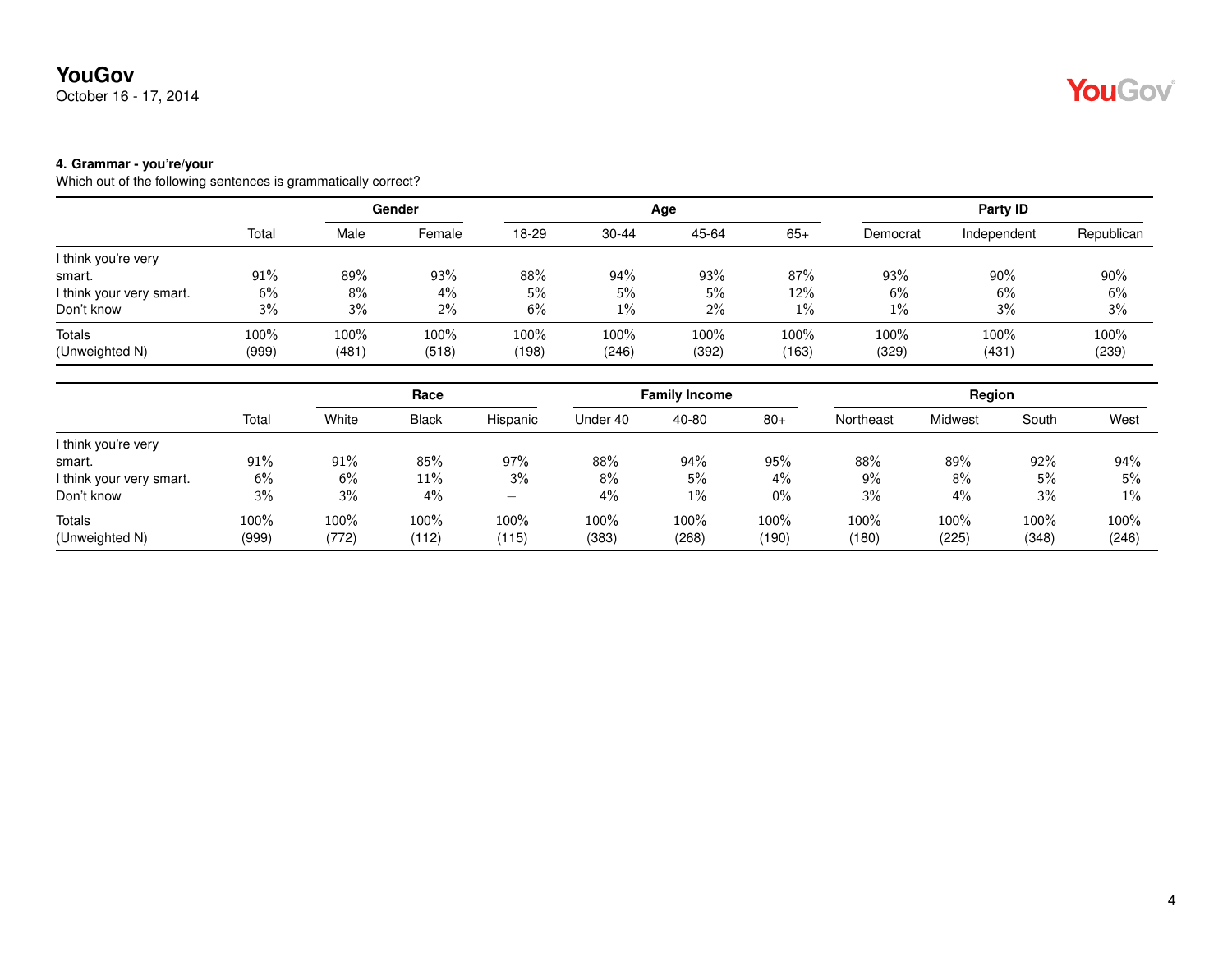October 16 - 17, 2014

### **5. Grammar - who/whom**

|                         |       | Gender |        |       |           | Age   | Party ID |          |             |            |
|-------------------------|-------|--------|--------|-------|-----------|-------|----------|----------|-------------|------------|
|                         | Total | Male   | Female | 18-29 | $30 - 44$ | 45-64 | $65+$    | Democrat | Independent | Republican |
| I consulted an attorney |       |        |        |       |           |       |          |          |             |            |
| whom I met in New       |       |        |        |       |           |       |          |          |             |            |
| York.                   | 61%   | 61%    | 61%    | 48%   | 67%       | 61%   | 68%      | 61%      | 60%         | 62%        |
| I consulted an attorney |       |        |        |       |           |       |          |          |             |            |
| who I met in New York.  | 32%   | 31%    | 33%    | 40%   | 27%       | 33%   | 29%      | 34%      | 31%         | 32%        |
| Don't know              | $7\%$ | 8%     | 6%     | 12%   | $7\%$     | 6%    | $4\%$    | 5%       | 9%          | 7%         |
| Totals                  | 100%  | 100%   | 100%   | 100%  | 100%      | 100%  | 100%     | 100%     | 100%        | 100%       |
| (Unweighted N)          | (996) | (479)  | (517)  | (198) | (245)     | (391) | (162)    | (326)    | (431)       | (239)      |

|                         |       | Race   |              | <b>Family Income</b> |          |       | Region |           |         |       |       |
|-------------------------|-------|--------|--------------|----------------------|----------|-------|--------|-----------|---------|-------|-------|
|                         | Total | White  | <b>Black</b> | Hispanic             | Under 40 | 40-80 | $80+$  | Northeast | Midwest | South | West  |
| I consulted an attorney |       |        |              |                      |          |       |        |           |         |       |       |
| whom I met in New       |       |        |              |                      |          |       |        |           |         |       |       |
| York.                   | 61%   | 63%    | 54%          | 52%                  | 62%      | 61%   | 63%    | 54%       | 65%     | 63%   | 58%   |
| I consulted an attorney |       |        |              |                      |          |       |        |           |         |       |       |
| who I met in New York.  | 32%   | $30\%$ | 36%          | 42%                  | 30%      | 35%   | 32%    | 41%       | 27%     | 30%   | 33%   |
| Don't know              | 7%    | $7\%$  | $10\%$       | 6%                   | 8%       | $4\%$ | 5%     | 5%        | 8%      | 6%    | 10%   |
| Totals                  | 100%  | 100%   | 100%         | 100%                 | 100%     | 100%  | 100%   | 100%      | 100%    | 100%  | 100%  |
| (Unweighted N)          | (996) | (769)  | (112)        | (115)                | (381)    | (268) | (190)  | (180)     | (225)   | (347) | (244) |

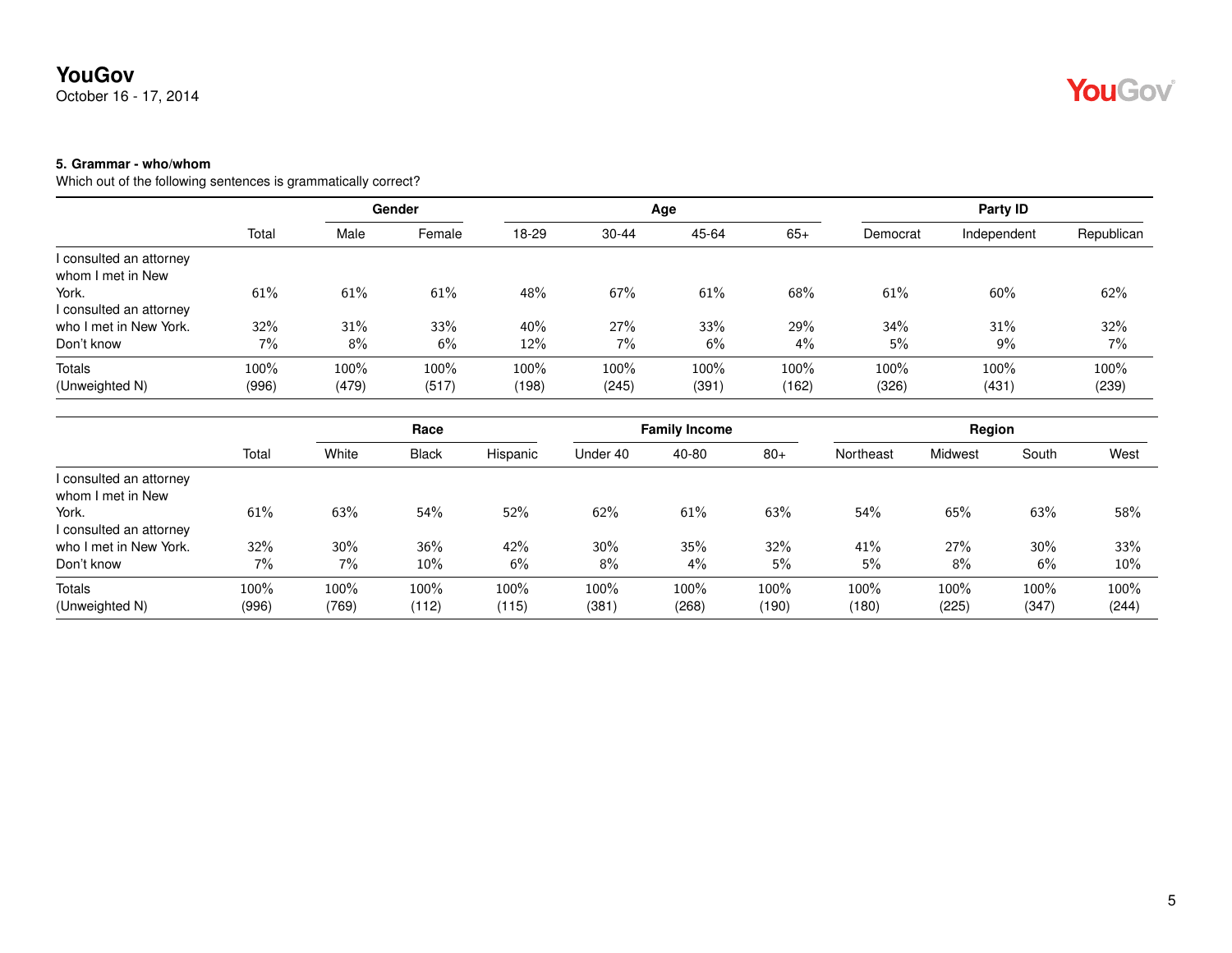October 16 - 17, 2014

### **6. Grammar - which/that**

|                                                                                                                       |               | Gender        |               |               |               | Age           | Party ID      |               |               |               |
|-----------------------------------------------------------------------------------------------------------------------|---------------|---------------|---------------|---------------|---------------|---------------|---------------|---------------|---------------|---------------|
|                                                                                                                       | Total         | Male          | Female        | 18-29         | $30 - 44$     | 45-64         | $65+$         | Democrat      | Independent   | Republican    |
| I don't trust fruits and<br>vegetables which aren't<br>organic.<br>I don't trust fruits and<br>vegetables that aren't | 24%           | 27%           | 22%           | 12%           | 30%           | 29%           | 22%           | 25%           | 24%           | 24%           |
| organic.<br>Don't know                                                                                                | 68%<br>8%     | 64%<br>8%     | 71%<br>7%     | 78%<br>10%    | 63%<br>$7\%$  | 64%<br>7%     | 70%<br>8%     | 68%<br>7%     | 68%<br>8%     | 67%<br>8%     |
| Totals<br>(Unweighted N)                                                                                              | 100%<br>(994) | 100%<br>(478) | 100%<br>(516) | 100%<br>(195) | 100%<br>(246) | 100%<br>(392) | 100%<br>(161) | 100%<br>(329) | 100%<br>(429) | 100%<br>(236) |

|                                                                                                                       |               | Race          |               |               |               | <b>Family Income</b> |               | Region        |               |               |               |
|-----------------------------------------------------------------------------------------------------------------------|---------------|---------------|---------------|---------------|---------------|----------------------|---------------|---------------|---------------|---------------|---------------|
|                                                                                                                       | Total         | White         | <b>Black</b>  | Hispanic      | Under 40      | 40-80                | $80+$         | Northeast     | Midwest       | South         | West          |
| I don't trust fruits and<br>vegetables which aren't<br>organic.<br>l don't trust fruits and<br>vegetables that aren't | 24%           | 24%           | 32%           | 19%           | 30%           | 22%                  | 15%           | 23%           | 23%           | 24%           | 28%           |
| organic.<br>Don't know                                                                                                | 68%<br>8%     | 69%<br>7%     | 58%<br>10%    | 72%<br>8%     | 60%<br>9%     | 70%<br>8%            | 82%<br>3%     | 71%<br>6%     | 66%<br>11%    | 69%<br>8%     | 66%<br>6%     |
| <b>Totals</b><br>(Unweighted N)                                                                                       | 100%<br>(994) | 100%<br>(770) | 100%<br>(111) | 100%<br>(113) | 100%<br>(380) | 100%<br>(266)        | 100%<br>(190) | 100%<br>(178) | 100%<br>(224) | 100%<br>(347) | 100%<br>(245) |